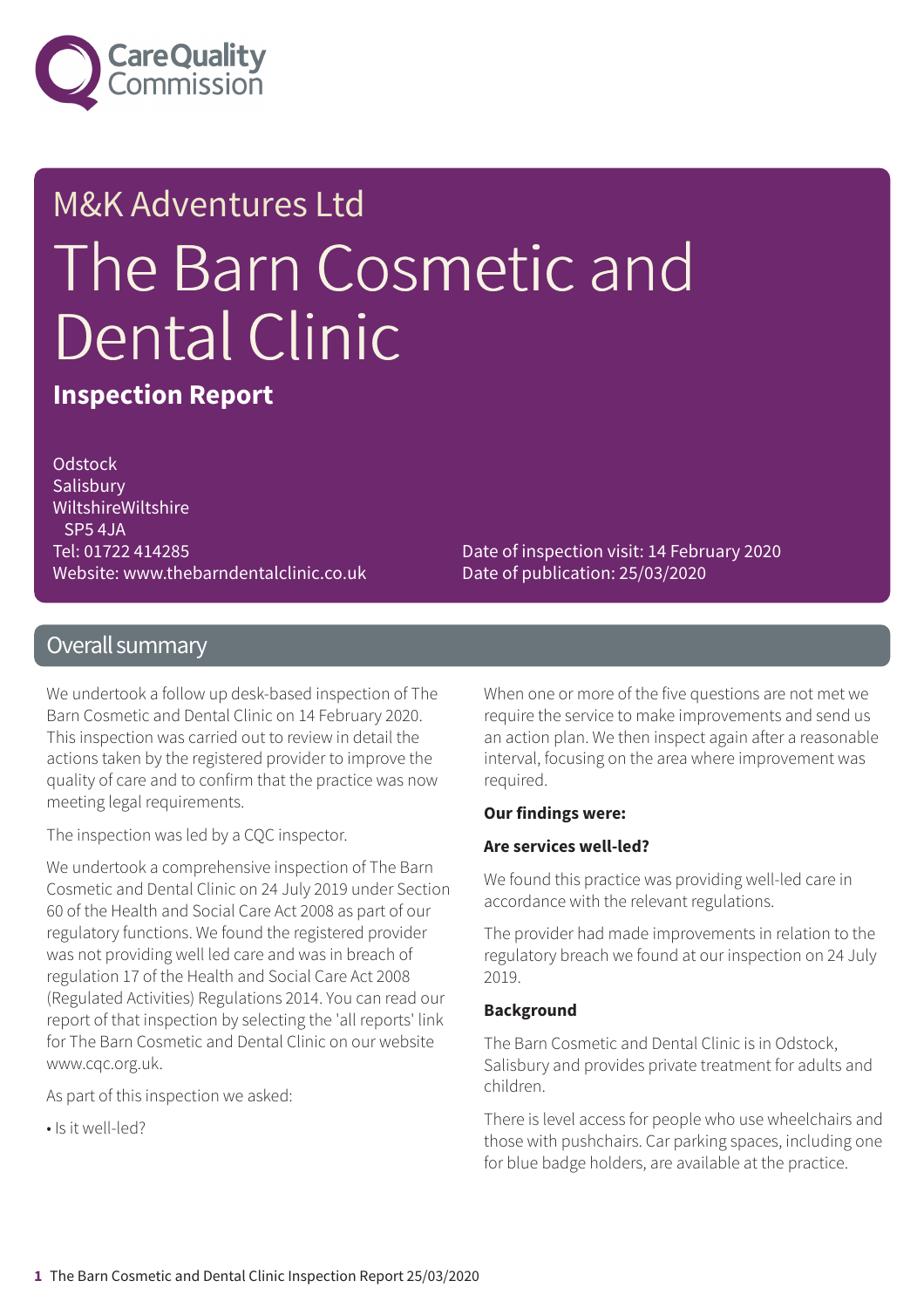# Summary of findings

The dental team includes the principal dentist, two other dentists, two dental nurses, one dental hygienist, one receptionist and the practice manager. The practice has two treatment rooms.

The practice is owned by a company and as a condition of registration must have a person registered with the Care Quality Commission as the registered manager. Registered managers have legal responsibility for meeting the requirements in the Health and Social Care Act 2008 and associated regulations about how the practice is run. The registered manager at The Barn Cosmetic and Dental Clinic is the practice manager.

During the inspection we spoke with the practice manager. We were sent evidence of practice policies and procedures and other records about how the service is managed.

The practice is open:

• Monday to Friday from 8.30am to 5pm.

#### **Our key findings were:**

• The practice had made significant improvement and had ensured that they had established and effective systems and processes which ensured good governance in accordance with the fundamental standards of care.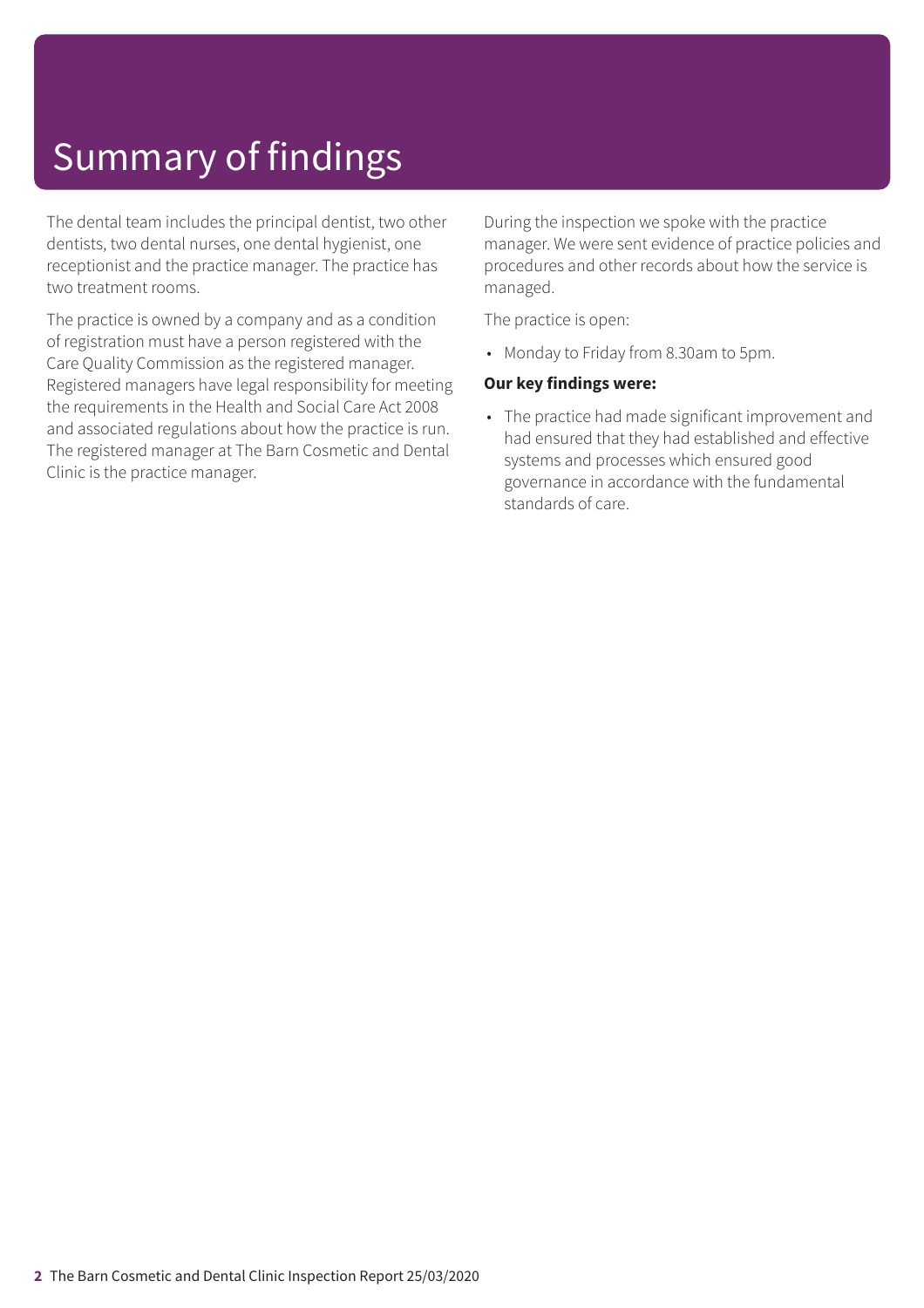### Summary of findings

### The five questions we ask about services and what we found

We asked the following question(s).

**Are services well-led? No action**